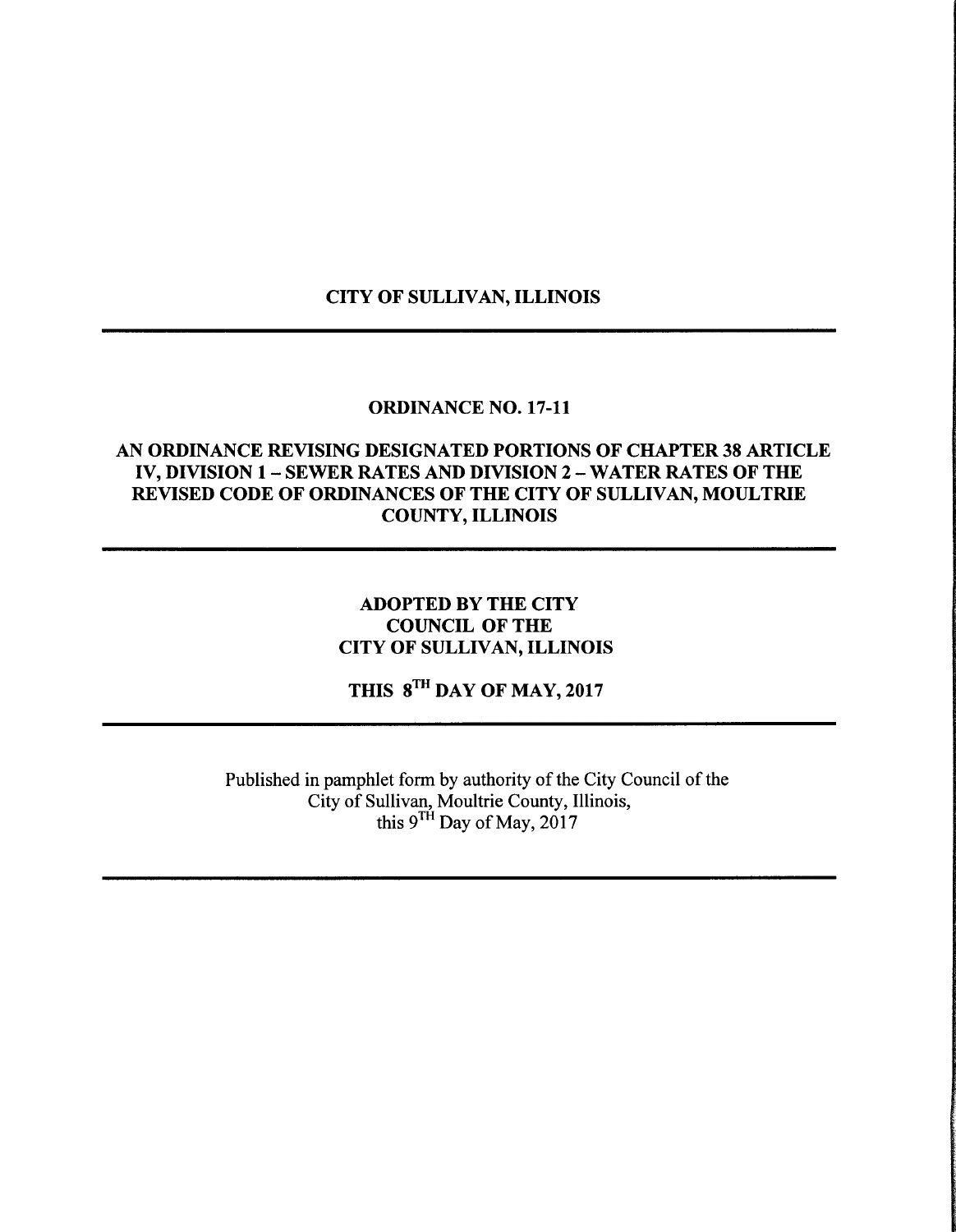### ORDINANCE NO. 17-11 AN ORDINANCE REVISING DESIGNATED PORTIONS OF CHAPTER 38 ARTICLE IV, DIVISION 1 — SEWER RATES AND DIVISION 2— WATER RATES OF THE REVISED CODE OF ORDINANCES OF THE CITY OF SULLIVAN, MOULTRIE COUNTY, ILLINOIS

NOW BE IT ORDAINED BY THE COUNCIL OF THE CITY OF SULLIVAN, MOULTRIE COUNTY, ILLINOIS, THAT:

SECTION 1: Article IV, Division 1, Chapter 38-4-8 is hereby amended to read as follows:

38-4-8 USER CHARGE SYSTEM. The following rates are established for the User Charge System:

 $(A)$  Sewer Rates. A minimum charge of \$9.12 per month shall be applied to all users whose water consumption does not exceed 1,000 gallons per month. Usage in excess of 1,000 gallons per month shall be charged as follows: over 1, 000 gallons - \$3. 92 per 1, 000 gallons.

B) Operational Inflation Adjustment. The stated charges for sewer usage shall be automatically adjusted at the beginning of each fiscal year to partially compensate for the effect of economic inflation on operations in the amount of four percent( 4%). The City Clerk is hereby empowered and directed to determine the amount of said increase and to thereafter, effective for the billing period next following the effective date of changes of rates, charge the adjusted rates to all users of the sewer system of the City.

SECTION 2: Article IV, Division II, Chapter 38-4-34 is hereby amended to read as follows:

**38-4-34** WATER RATES. There shall be established the following rates and charges for the use of the water system of the City, based upon the amount of water consumed as follows:

| (A) | <b>Water Rates Inside City.</b><br>First 2,000 gallons per month<br>Each additional 1,000 gallons | \$23.11 MINIMUM CHARGE<br>\$4.93 per 1,000 gallons |  |  |  |
|-----|---------------------------------------------------------------------------------------------------|----------------------------------------------------|--|--|--|
| (B) | <b>Water Rates Outside City.</b>                                                                  |                                                    |  |  |  |
|     | First 2,000 gallons per month<br>Each additional 1,000 gallons                                    | \$33.46 MINIMUM CHARGE<br>\$7.36 per 1,000 gallons |  |  |  |
| (C) | <b>Bulk Sales.</b>                                                                                | $$7.00$ per 1,000 gallons                          |  |  |  |

D) Operational Inflation Adjustment. The stated charges for water rates shall be automatically adjusted at the beginning of the fiscal year to partially compensate for the effect of economic inflation on operations, in the amount of four percent( 4%). The City Clerk is hereby empowered and directed to determine the amount of said increase and to thereafter, effective for the billing period next following the effective date of changes of rates, charge the adjusted rates to all users of the water system of the City.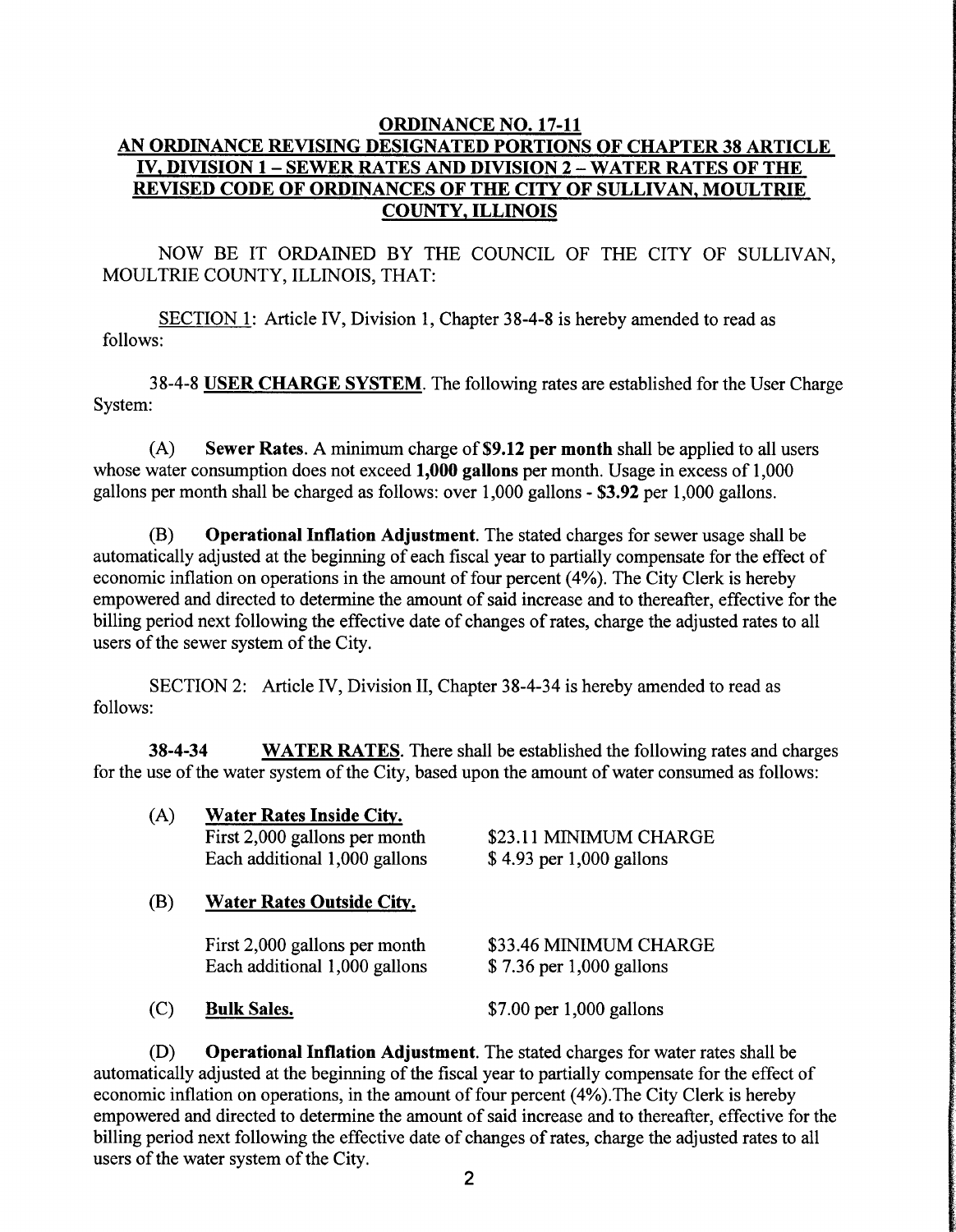SECTION 3: All previous ordinances in conflict with this ordinance are repealed of the extent of such conflict.

SECTION 4: If any part of the ordinance shall be held void, such part shall be deemed severable and the invalidity of this shall not affect the remaining parts of this ordinance.

SECTION 5: This ordinance shall be known as Ordinance 17-11. This ordinance shall be in full force and effect from and after its passage, approval and publication in pamphlet form as provided by law.

PASSED by the Mayor and City Council of the City of Sullivan, County of Moultrie and State of Illinois on the 8th day of May, 2017.

| <b>NAME</b> | <b>AYE</b> | <b>NAY</b> | <b>ABSTAIN</b> | <b>ABSENT</b> |
|-------------|------------|------------|----------------|---------------|
| Short       |            |            |                |               |
| Mossman     | П.         |            |                |               |
| Kirk        | .,         |            |                |               |
| Wade        |            |            |                |               |
| Risley      |            |            |                |               |

Monte a. John<br>Monte Johnson, Oty Cle

Approved by the Mayor of the City Council of the City of Sullivan, Moultrie County, Illinois this 8th day of May 2017.

Lan G Short

ATTEST:

Monte a. Johnson